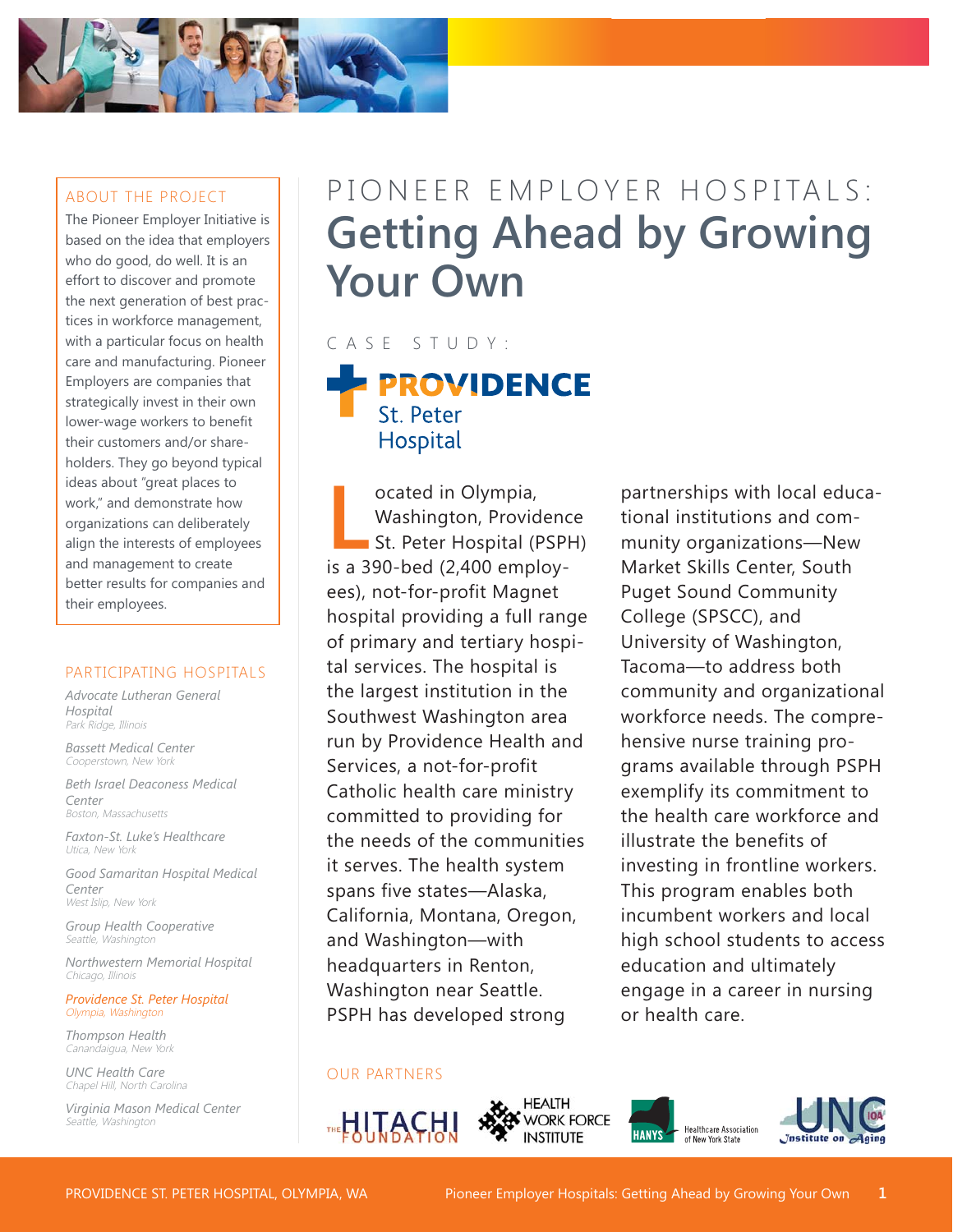**"We believe in education and giving our employees what they need to practice at a level that is the best for our patients and best for our staff. We retain them if they are happy, if they are striving, and if they are learning and growing. It provides our community with a hospital where we can take care of you with the best nurses and the best hospital possible."** 

LINDA MONTGOMERY, FORMER DIRECTOR OF NURSING EDUCATION, PRACTICE AND RESEARCH

## **How It Began**

Like many hospitals and health systems across the country, PSPH began to experience a shortage of nurses in the 2000's. With a wave of retirements and difficulty attracting younger nurses, PSPH was having a tough time filling vacant positions. The hospital averaged 89 RN vacancies in 2007, costing an estimated \$1.76 million. Further, many interested employees were having trouble getting into area nursing schools because of the growing demand for nursing education.

During this same period of time, many hospitals, specifically those with Magnet designations, began to experience pressure to increase the percentage of their nursing staff with Bachelors of Nursing degrees

(rather than Associate Degrees). In response, PSPH began collaborating with local educational institutions to provide opportunities for their workers to have greater access to nursing degree programs.

In the early 2000's, PSPH also began to expand access to health care occupational training to members of the community, specifically students at the local high school. They partnered with a community organization to go into the high school and start providing clinical nursing assistant training for students. Through this initiative, they hoped to encourage young people to pursue careers in health care and considered the cost of the program an investment in the future health care workforce.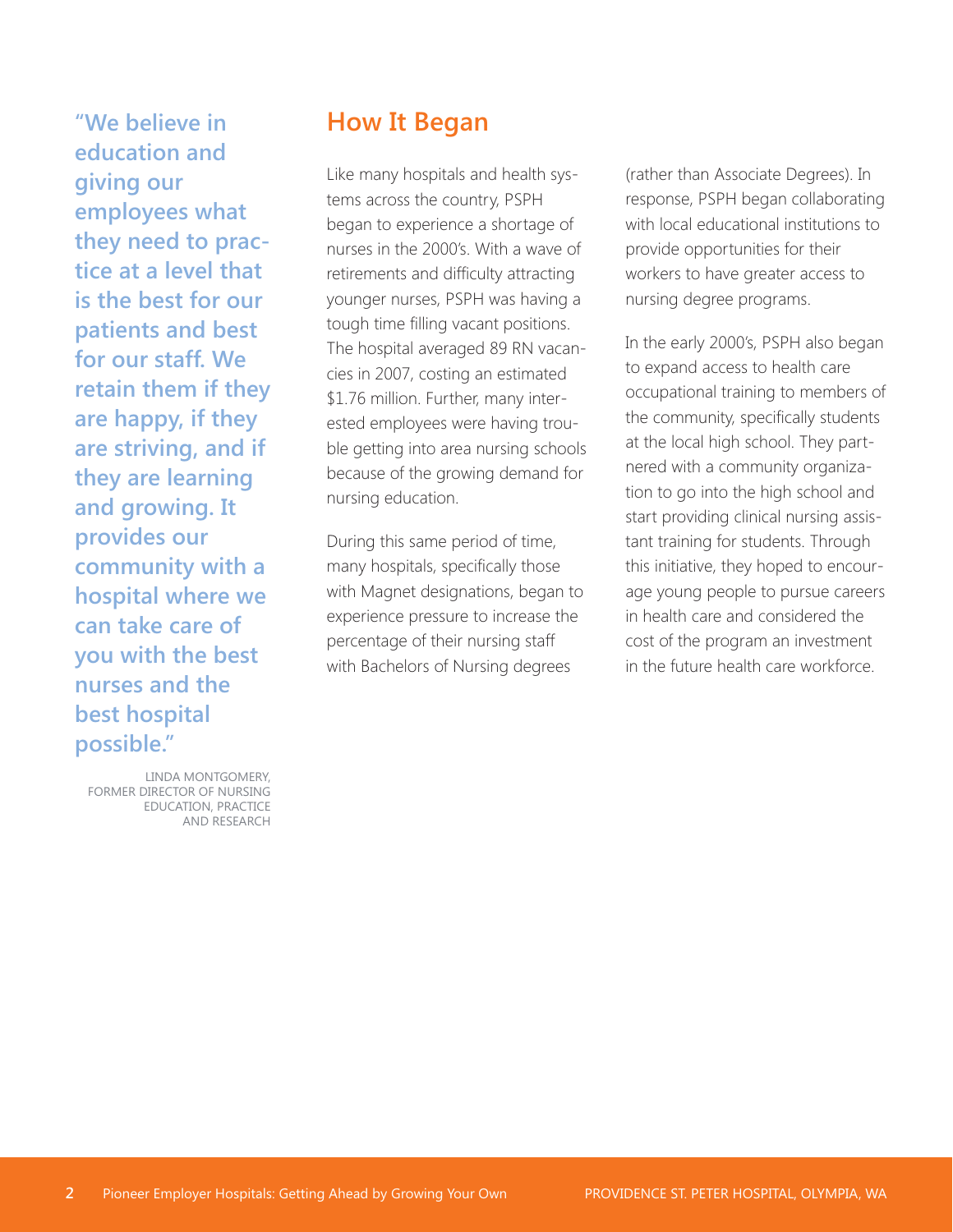## **How It Works**

Since 2000, PSPH has offered three pioneering workforce development programs. The first program involves a partnership with New Market Skills Center (a consortium of 25 high schools that provide career and technical training to high school students) to help students pursue a nursing assistant certification. Students complete a year-long course of study and 50 hours of clinical practice at PSPH. The students spend two days a week at the hospital shadowing medical

professionals, rotating through more than 20 different departments at PSPH. The students are then eligible to take the Washington State Certified Nursing Assistant Exam. While some of the students who take the course are primarily interested in careers as nursing assistants, most plan to attend college, and many want to be physicians. The program provides the students with training in basic patient care skills that apply to many medical occupations.

### **NURSING ASSISTANT CERTIFICATION PROGRAM**

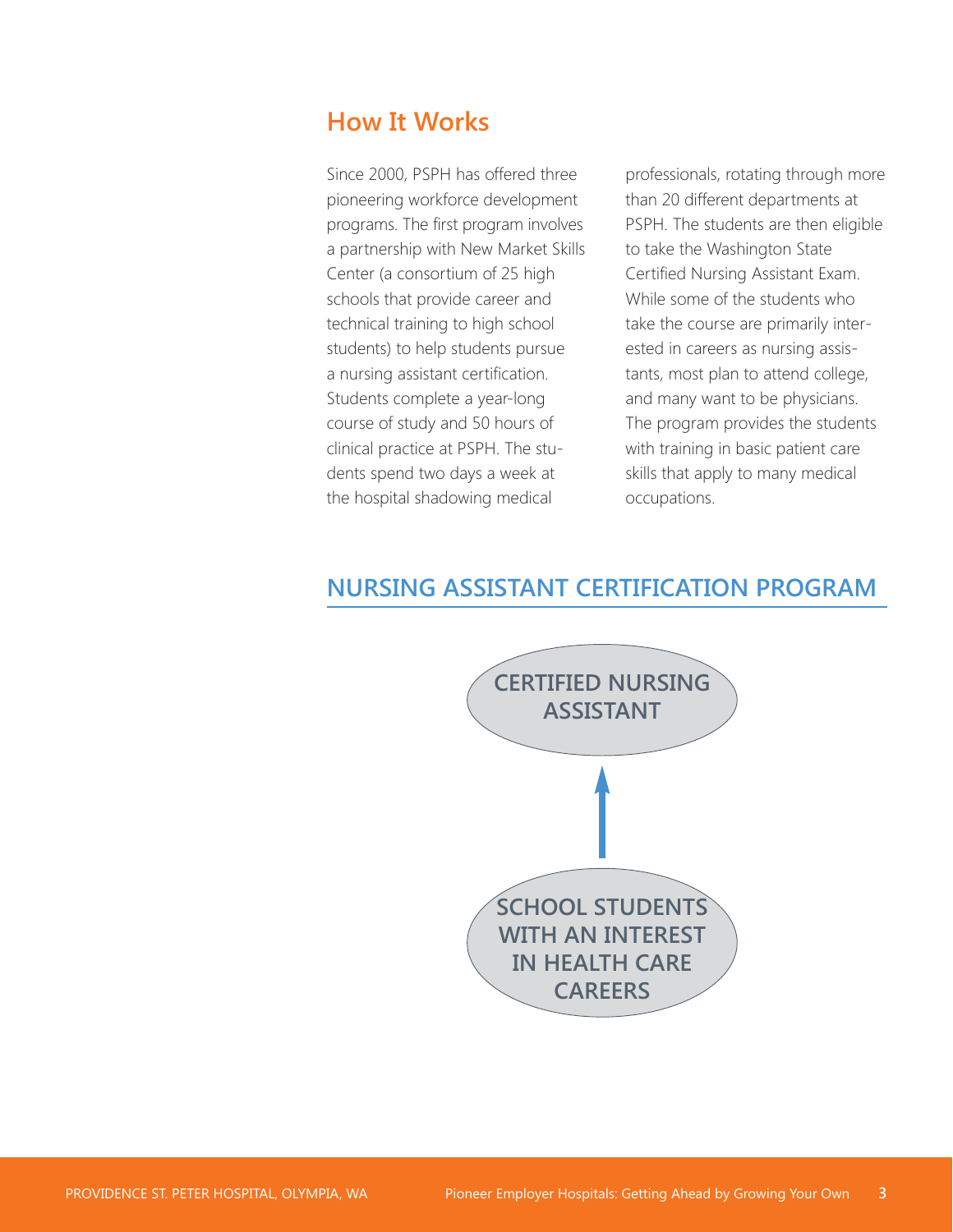The second program involves a partnership with Capital Medical Center, another acute care hospital in the local community, and SPSCC. Capital Medical Center and PSPH pay SPSCC to expand the slots available in their associate degree in nursing program (ADN) in exchange for guaranteeing slots for hospital employees who qualify for admission. Hospital employees who meet the standards for ADN admission are considered for one of the slots set aside for the two hospitals and do not have to compete for acceptance in the general applicant pool. The PSPH ADN program has sponsored 46 employees since 2006, 65 percent of whom completed the program. Of those who received

their ADN, 83 percent are still employed at the hospital.

The third program involves a partnership with University of Washington, Tacoma and involves supporting interested ADN nurses to obtain a bachelor of science in nursing (BSN). All but ten elective credits are taught onsite at the hospital. Employees attend class once a week or once every other week for three years (depending on the program), allowing them to work full-time or nearly full-time while completing their degree. The tuition assistance policies available at the hospital help to fund workers as they move through the BSN program.

# **BACHELOR'S DEGREE WITH A MAJOR IN NURSING REGISTERED NURSE INCOMBENT WORKER**

### **INCUMBENT WORKER NURSING CAREER LADDER**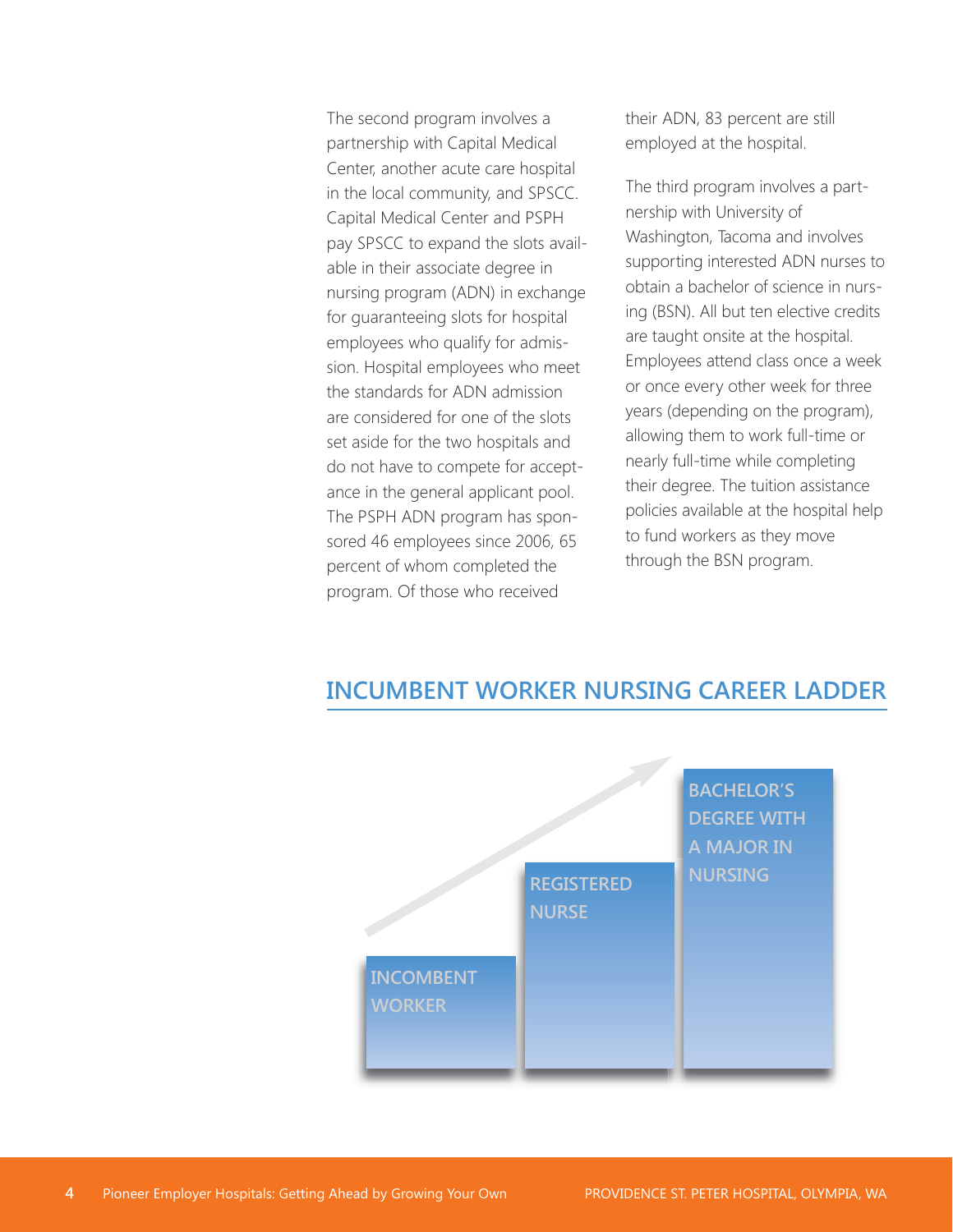

Soledad Fratis had been a nursing assistant at PSPH for several years when her manager encouraged her to go back to school and pursue a nursing degree. She was initially discouraged because nursing programs are very competitive and she was not aware of PSPH's supportive career advancement programs. When Soledad learned that she was able to apply for a slot in the SPSCC nursing program through PSPH, she decided to go for it. She was admitted on her first try, and 80 percent of her educational costs (including textbooks and other course expenses) were covered by PSPH. Soledad recently completed the ADN program and has been working as an RN on the orthopedic floor for the last four months. Soledad appreciated that PSPH was willing to hire her immediately as a new nurse, noting that many places require some nursing experience before they will hire you as an RN. Currently, Soledad is in her first semester of an online BSN program. She expressed great appreciation for the investment that PSPH has made in her education, and she plans to continue advancing her career within the organization.

# **Critical Success Factors**

Providence St. Peter Hospital's success at grooming high school students and low-wage incumbent workers for careers in nursing and other health occupations results from thoughtful planning and strategic implementation of the program. Below, the critical success factors for their training programs are listed.

### Culture of Learning

Employees at all levels of the organization simply believe in the value of education to the organization. Many managers and administrators have risen through the ranks so they have first-hand experience with what it means to "grow your own." For example, two managers interviewed for this report had completed the LPN to ADN training program, continued on to the RN to BSN programs, and then gone on to obtain master's degrees in public health administration. Because of their personal experiences, these managers where eager to help their employees take advantage of the career opportunities at PSPH.

### Supervisor Involvement

Project staff enlisted the involvement of supervisors in many aspects of the training programs at PSPH. For example, managers are often asked to allow themselves or their workers

to be shadowed by participants of the nursing assistant training program. For workers who are enrolled in the nurse training programs, supervisors have provided flexible scheduling (e.g., making sure that work schedules did not interfere with attending class and allowing workers to take days off to study for exams when needed) and try to allow workers to reduce their hours as needed to accommodate the demands of classes.

### Comprehensive Coverage

One of the strengths of PSPH's nurse training programs is the comprehensive career ladder it provides for workers interested in a career in nursing. Workers with minimal training are given substantial support to first train for an ADN degree and then a BSN degree in the form of tuition assistance, on-site courses, and flexible scheduling. For those who are interested in pursuing education even beyond a BSN degree, PSPH continues to offer tuition assistance for obtaining a master's degree. Key informants estimated that 25-50 percent of workers in frontline positions, such as patient transportation and unit clerks, go on to receive advanced education either through the formal programs or by accessing tuition assistance.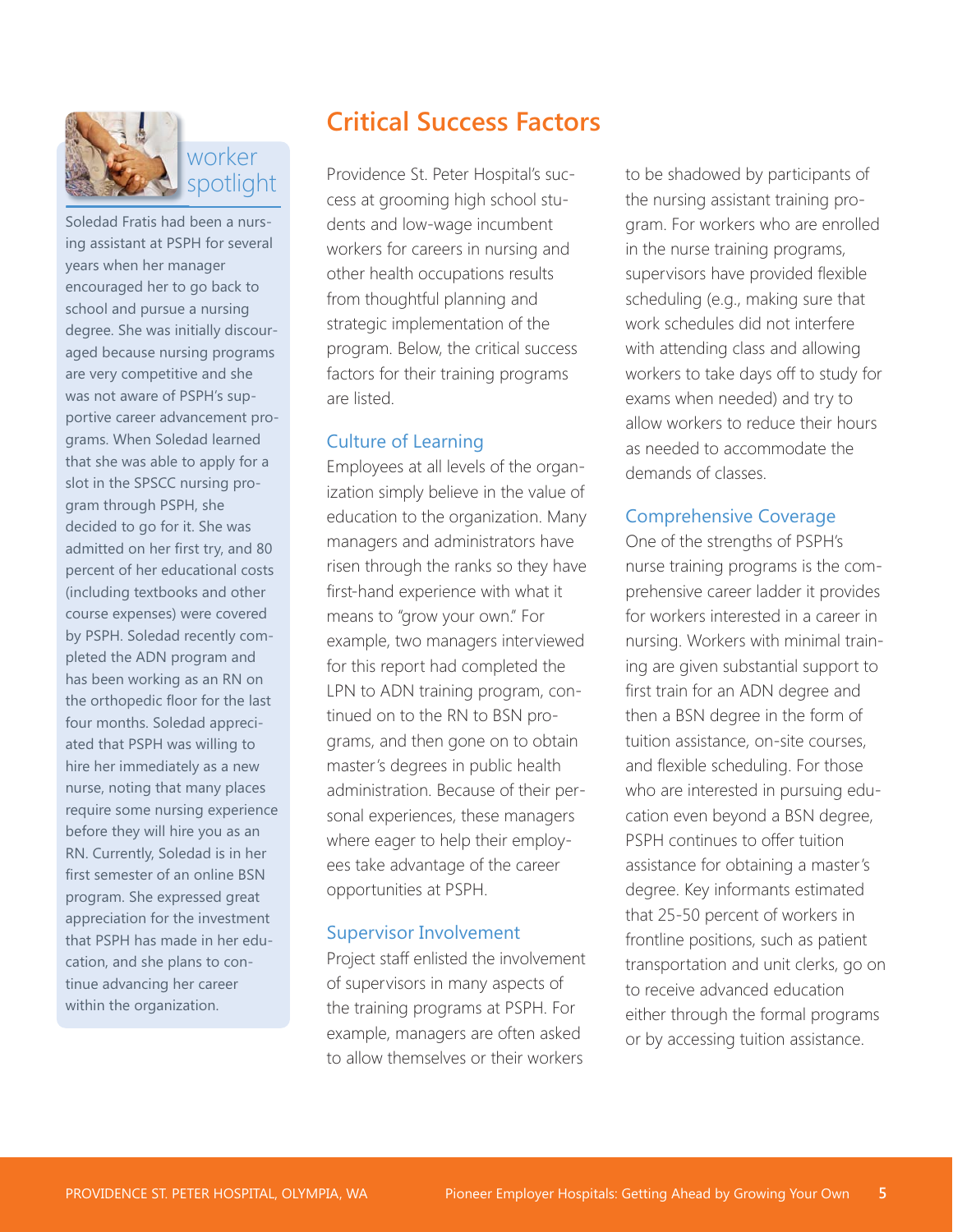**"From a workforce planning perspective, there are definitely cost savings related to recruitment and retention of employees. Developing and retaining our staff is excellent stewardship of our resources from every perspective!"**

> DENISE MARRONI, CHIEF FINANCIAL OFFICER

### Progressive Human Resource Policies

The availability of tuition assistance (in addition to the funds set aside specifically for those at the LPN to RN and RN to BSN stages) to all employees—not just professional staff—reduces the financial barriers for workers needing to cover prerequisites or the first year of the nursing program. PSPH also allows students to maintain benefits at .5FTE, which not only helps student workers navigate work, family, and education more successfully, it also sidesteps the common challenge to working part time—lack of benefits.

#### Cohort Model

Employees participated in the RN program as a cohort. Many key informants felt that this model was beneficial to workers. Participants were taking classes with co-workers who could relate to the challenges of working and going to school. They provided emotional and social support for each other as well as help with homework and other school-related issues.

### Caring Faculty

Several key informants talked about the high quality of instructors teaching in the nursing assistant and RN programs. They described instructors as effective, supportive, and willing to address life skills in addition to substantive coursework. For example, Judy Burchett, the instructor for the nursing assistant program, used active, problem-based and experiential learning to help students master the curriculum. She also integrated professionalism into the lessons, guiding students on how to be punctual, maintain a positive attitude, proper dress, and grooming. Key informants noted that students who ended up working at Providence demonstrated these valuable skills on the job.

# **Return on Investment**

The CNA, ADN, and BS in nursing programs have resulted in several benefits for Providence St. Peter

Hospital. Below are the most salient benefits identified.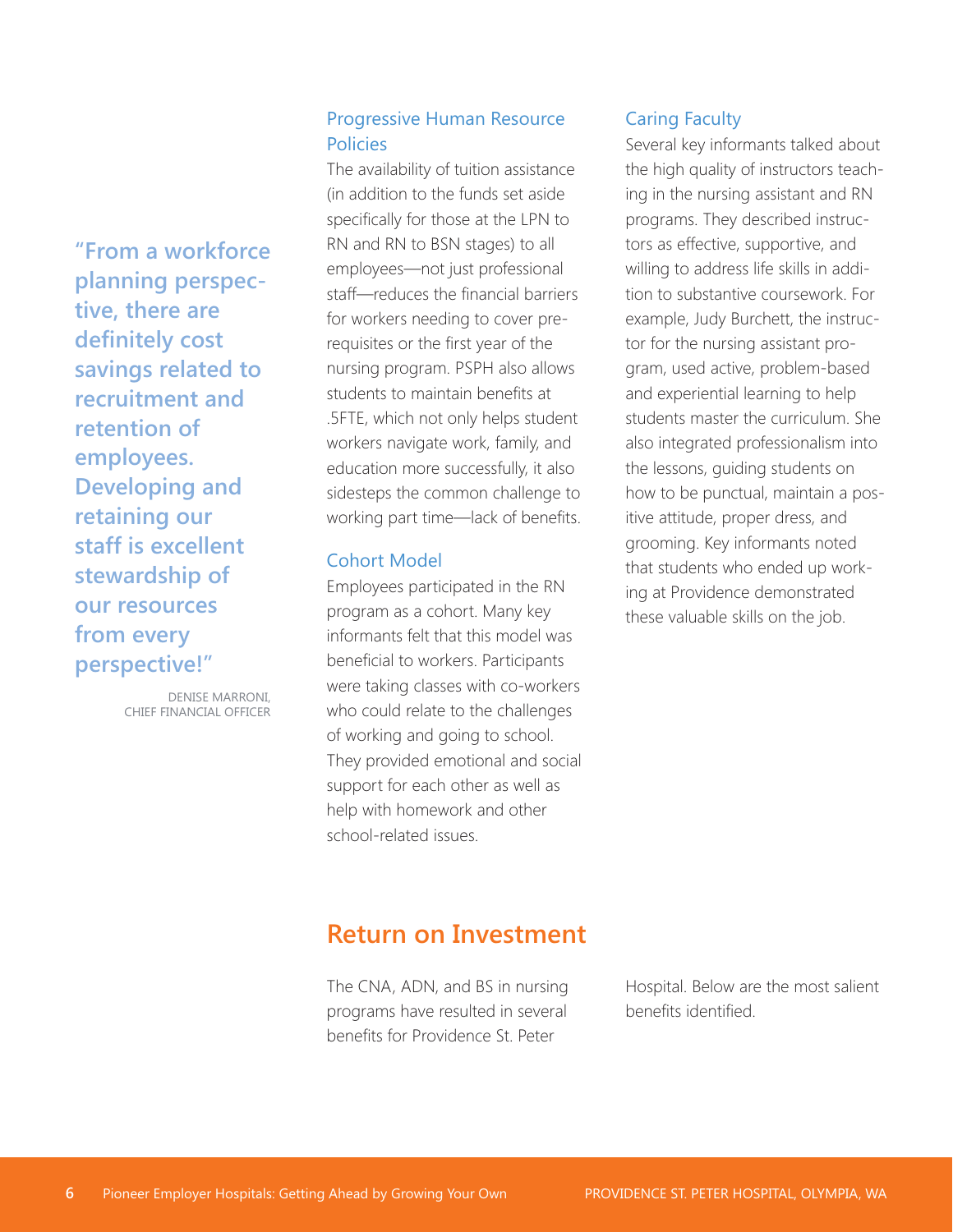**"It takes a while to polish [high school students] up a bit and teach them trust, respect, and communication skills, but I see so much potential in these students."**

> JUDY BURCHETT, NEW MARKET SKILL CENTER INSTRUCTOR

### HOSPITAL'S RETURN ON INVESTMENT

| <b>Retention</b>                                                                 | PSPH is able to retain employees through implementation of their career ladders. Many of<br>the managers and workers interviewed as part of this case study had been employed at<br>PSPH for 20 years. The long tenure of these employees helps to retain firm-specific knowl-<br>edge within the organization and reduces the cost of recruiting and training new workers.                                     |
|----------------------------------------------------------------------------------|-----------------------------------------------------------------------------------------------------------------------------------------------------------------------------------------------------------------------------------------------------------------------------------------------------------------------------------------------------------------------------------------------------------------|
| <b>Lower Vacancy Rates</b>                                                       | PSPH no longer has nursing shortages. While this is also a result of current economic<br>conditions, the nurse training programs have helped to alleviate vacancies in nursing po-<br>sitions that had been a challenge for PSPH to fill.                                                                                                                                                                       |
| <b>High Worker</b><br><b>Satisfaction</b>                                        | Managers and frontline workers report high levels of job satisfaction. They appreciate the<br>career support that PSPH has provided and express satisfaction with their employer's poli-<br>cies and practices.                                                                                                                                                                                                 |
| Increased<br><b>Productivity</b>                                                 | Because participants are hospital employees while they complete the RN program, workers<br>have more familiarity with hospital policies, procedures, and culture when they enter an RN<br>position. This organizational knowledge can reduce the time it takes workers to become<br>familiar with their jobs, cutting down on orientation and other on-boarding costs.                                          |
| Strengthened<br><b>Integration of</b><br><b>Education and</b><br><b>Practice</b> | Key informants noted that graduates of the BSN program are more engaged employees.<br>They are publishing articles and applying evidence-based research to their practice. In<br>effect, these employees are exemplifying the positive impact of bachelor's prepared<br>nurses in the clinical setting.                                                                                                         |
| <b>Improved</b><br><b>Recruitment</b>                                            | PSPH is phasing certified nursing assistants back into its care model over the next few<br>years. Graduates of the nursing assistant program have expressed interest in working for<br>the hospital (they typically enter long-term care work upon graduation). By fostering the<br>partnership with the New Market Skills Center, PSPH has created a reserve of eager and<br>well-trained potential employees. |